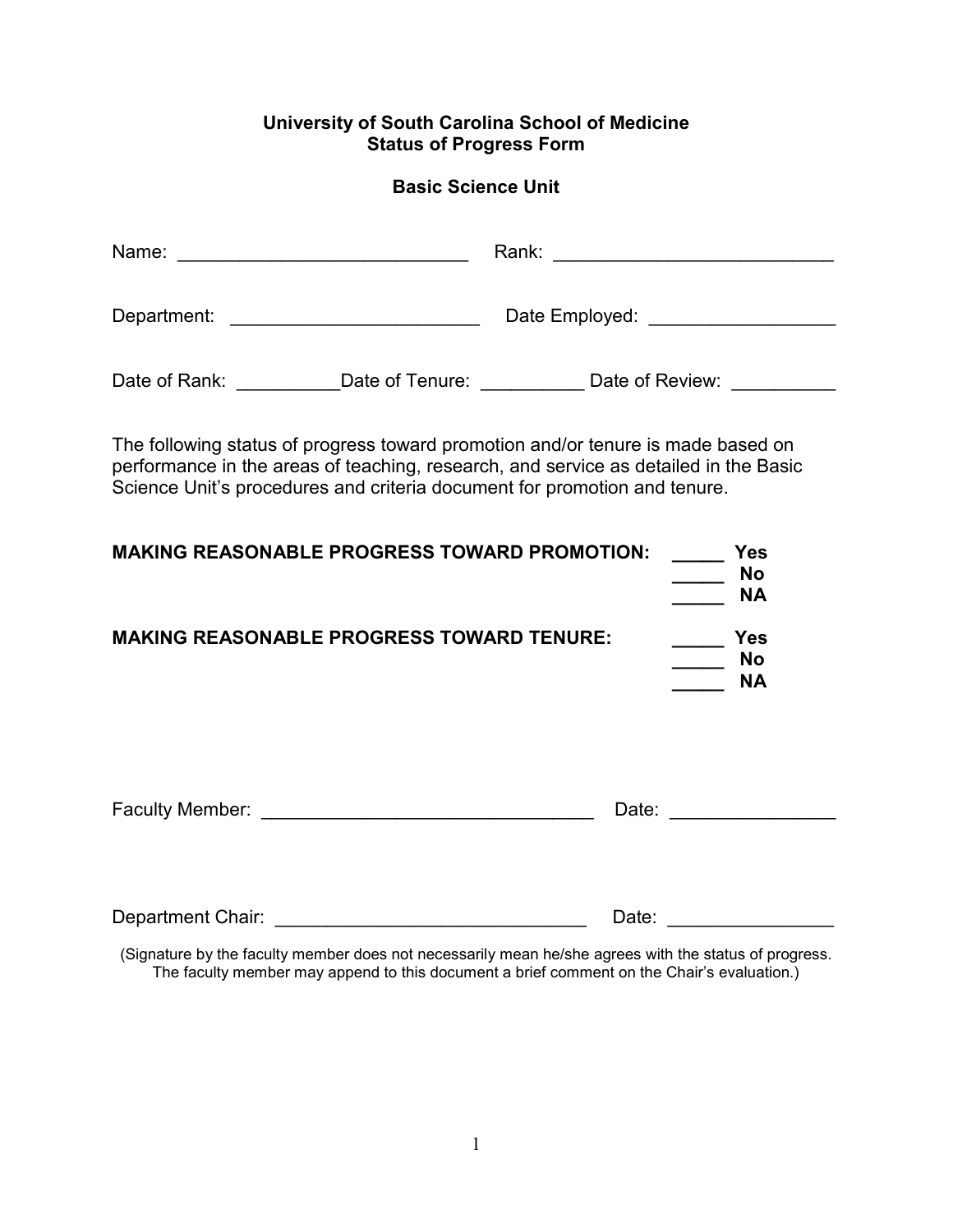#### **University of South Carolina School of Medicine Annual Faculty Evaluation Document**

| <b>Calendar Year:</b>  |                                                   |      |
|------------------------|---------------------------------------------------|------|
| <b>Faculty Member:</b> |                                                   |      |
| <b>Tenure Status:</b>  | <u> 1989 - Johann Barbara, martxa alemaniar a</u> |      |
| Rank:                  | <u> 1980 - Johann Barbara, martin amerikan ba</u> |      |
| Department:            |                                                   |      |
| <b>Percent Effort:</b> |                                                   |      |
|                        | <b>Teaching</b>                                   |      |
|                        | <b>Research/Scholarly Activity</b>                |      |
|                        | <b>Service/Patient Care</b>                       |      |
|                        | TOTAL                                             | 100% |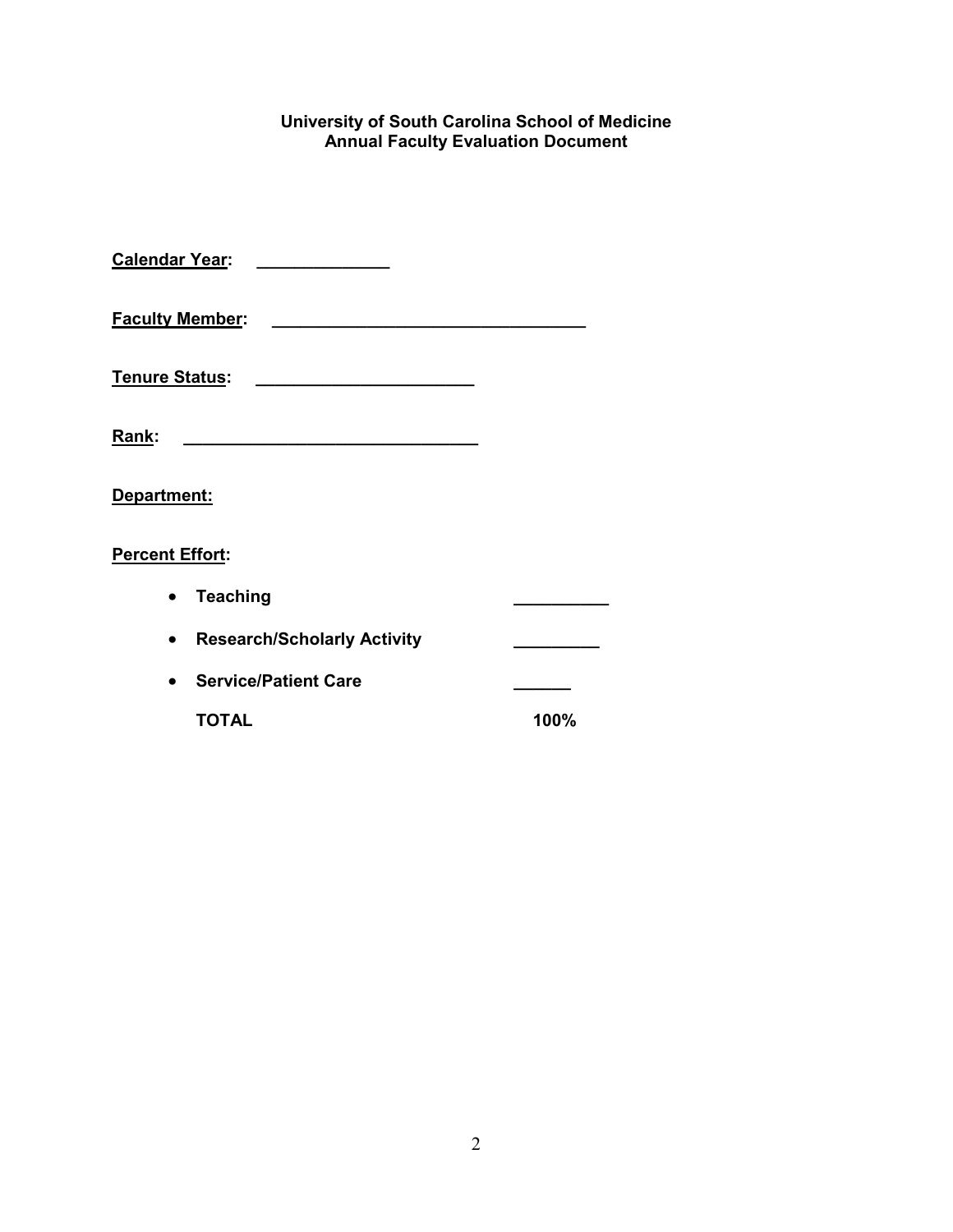## **A. This Year's Current Teaching Assignments/Teaching Load Activities:**

**1a. List below the formal instruction you provided during the reporting period.** 

| <b>COURSE # &amp; TITLE</b> | <b>SEMESTER</b> | # OF<br><b>STUDENTS</b> | <b>CONTACT</b><br><b>HOURS*</b><br>LAB /<br><b>LECTURE</b> | <b>Overall</b><br><b>Student</b><br><b>Evaluations</b><br>(on a scale of<br>$1-5)$ |
|-----------------------------|-----------------|-------------------------|------------------------------------------------------------|------------------------------------------------------------------------------------|
|                             |                 |                         |                                                            |                                                                                    |
|                             |                 |                         |                                                            |                                                                                    |
|                             |                 |                         |                                                            |                                                                                    |
|                             |                 |                         |                                                            |                                                                                    |
|                             |                 |                         |                                                            |                                                                                    |

\*ACTUAL HOURS OF SCHEDULED INSTRUCTION

#### **1b. Summary of Peer Evaluations of Teaching: (Required annually for non-tenured, tenure-track faculty)**

- **1c. List courses for which you were director.**
- **2. List below undergraduate students for whom you were primary advisor.**
- **3. List below Predoctoral or M.S. Trainees for whom you were primary advisor.**
- **4. List below Residents / Post-doctoral Fellows / Junior faculty trainees for whom you were primary advisor.**
- **5. List below medical, other professional students, rotating graduate students, summer students or any other students you supervised (other than those already listed)**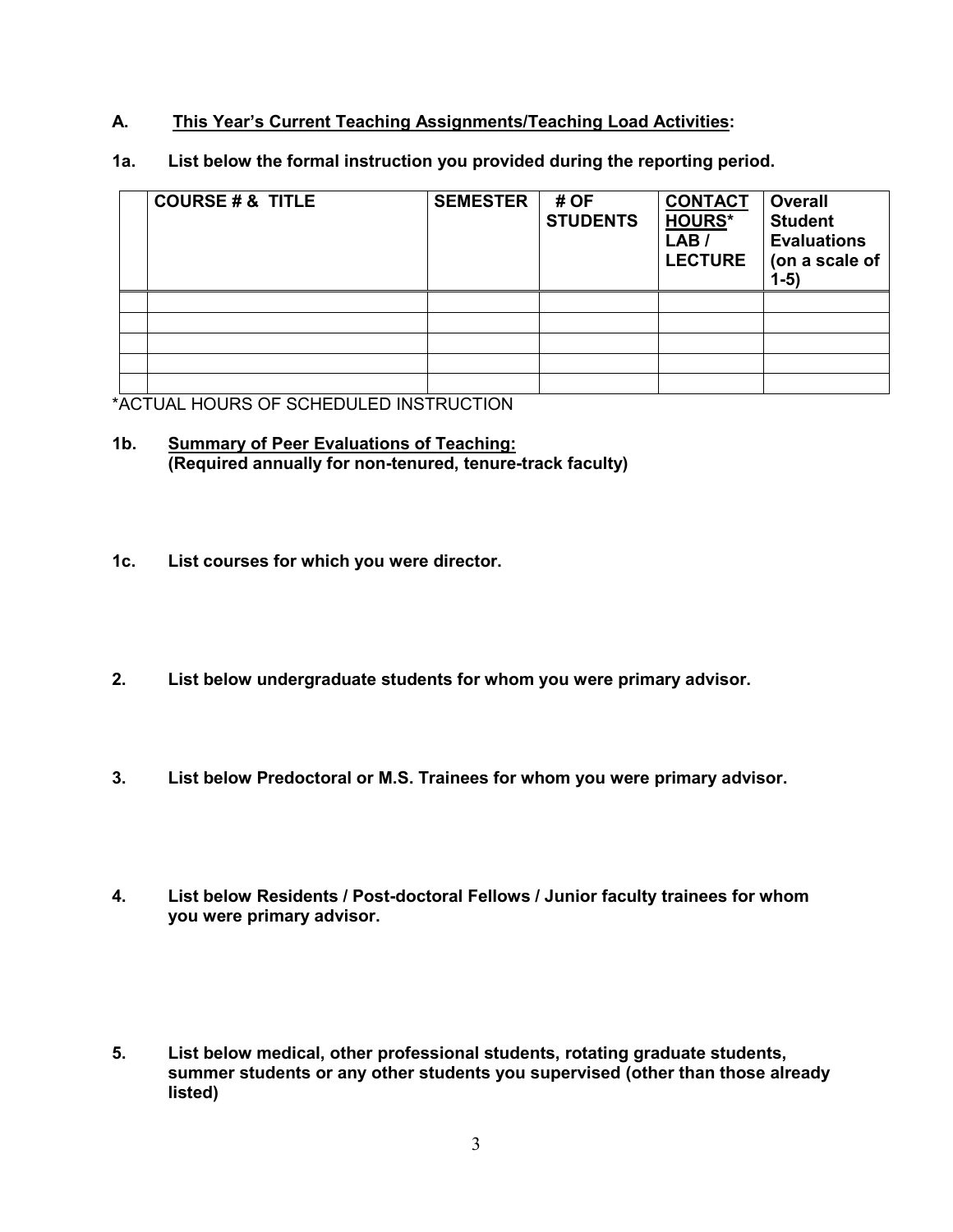- **6. List any awards received by students / Fellows / Residents / Junior Faculty whom you supervised.**
- **7. Participation in CME / Faculty Development Program:**
- **8. Other Teaching or Mentoring Related Activities (List):**

#### **9. Assessment of This Year's Teaching Performance:**

| 1. | <b>Classroom Instruction</b>                       | $\alpha$ 0 | $\rm{^{\circ}}$ 1 | $_{\circ}$ 2 | $\circ$ 3 | $_{\circ}$ NA |
|----|----------------------------------------------------|------------|-------------------|--------------|-----------|---------------|
| 2. | <b>Undergraduate Students</b>                      | $\alpha$ 0 | $\rm{^{\circ}}$ 1 | $_{\circ}$ 2 | $\circ$ 3 | $_{\circ}$ NA |
| 3. | <b>Pre-doctoral Students</b>                       | $\alpha$ 0 | $\rm{^{\circ}}$ 1 | $\circ$ 2    | $\circ$ 3 | $_{\circ}$ NA |
| 4. | <b>Residents / Post-doctoral</b><br><b>Fellows</b> | $\alpha$ 0 | $\rm{^{\circ}}$ 1 | $_{\circ}$ 2 | $\circ$ 3 | $_{\circ}$ NA |
| 5. | <b>Other Students</b>                              | $\alpha$ 0 | $\degree$ 1       | $\circ$ 2    | $\circ$ 3 | $_{\circ}$ NA |
| 6. | <b>Student / Fellow Awards</b>                     | $\alpha$ 0 | $\rm{^{\circ}}$ 1 | $\circ$ 2    | $\circ$ 3 | $_{\circ}$ NA |
| 7. | <b>CME/Faculty Development</b>                     | $\alpha$ 0 | $\degree$ 1       | $\circ$ 2    | $\sim$ 3  | $_{\circ}$ NA |
| 8. | <b>Other Activities</b>                            | $\circ$ 0  | -1<br>$\bigcirc$  | $\circ$ 2    | $\sim$ 3  | $_{\circ}$ NA |

**(Note: 0 = Unsatisfactory, 1 = Adequate, 2 = Substantial, 3 = Outstanding)**

|  | <b>Overall Teaching Assessment:</b> |  |  |  |  |  |
|--|-------------------------------------|--|--|--|--|--|
|--|-------------------------------------|--|--|--|--|--|

## **11. Comments of Department Chair or Equivalent:**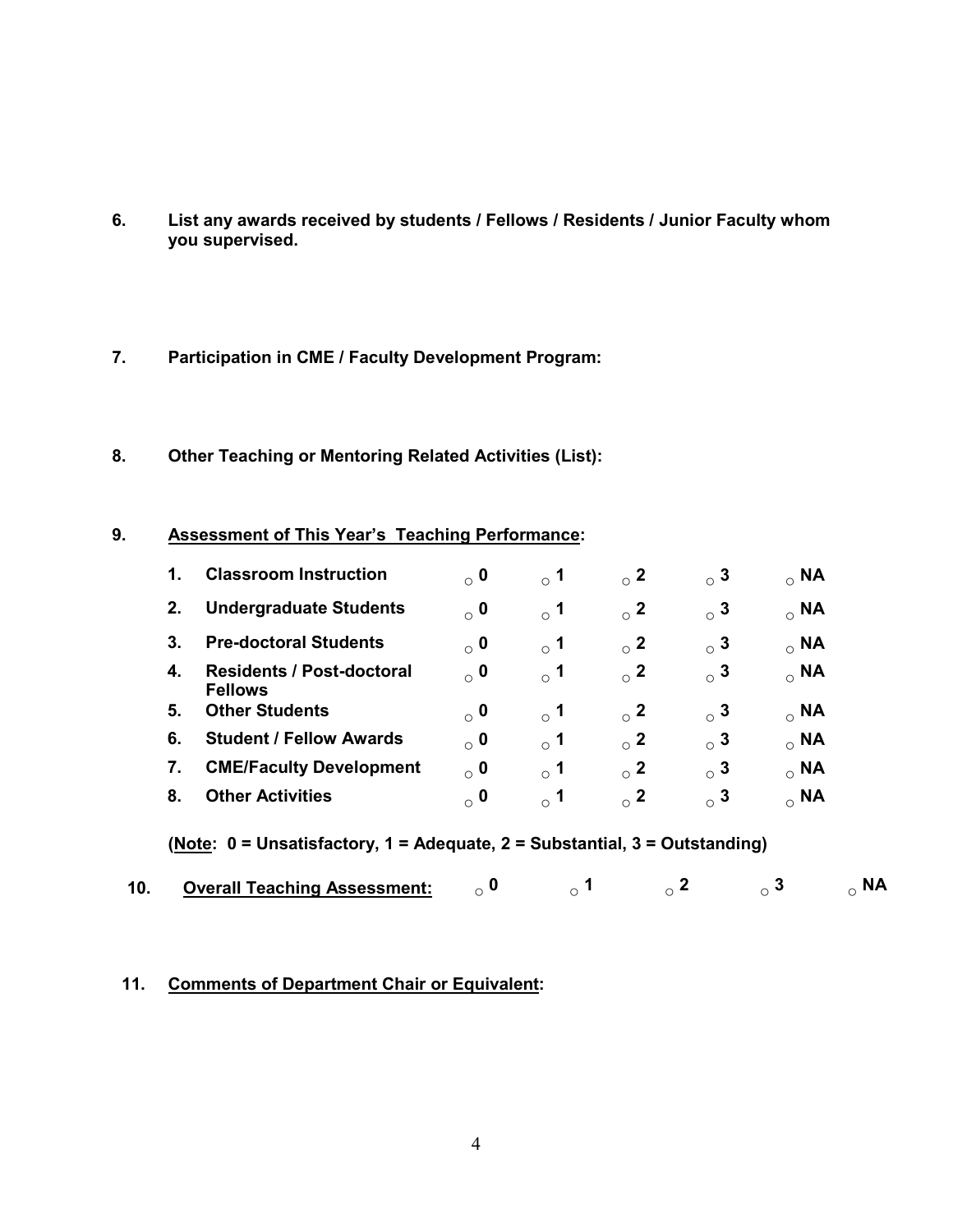## **B. This Year's Current Research/Scholarly Activities:**

# **1. List all Active grants/contracts during the reporting period.**

| <b>Funding</b><br><b>Source</b> | Role:<br>PI/Co-PI/<br>Co-l | %<br><b>Effort</b> | Title and Agency # | <b>Funding</b><br><b>Period</b> | <b>Total Cost</b><br>/ Current<br>Year |
|---------------------------------|----------------------------|--------------------|--------------------|---------------------------------|----------------------------------------|
|                                 |                            |                    |                    |                                 |                                        |
|                                 |                            |                    |                    |                                 |                                        |

## **2. List all Pending / Submitted grant applications during the reporting period.**

| <b>Funding</b><br><b>Source</b> | Role:<br>PI / Co-PI<br>Co-l | %<br><b>Effort</b> | Title and Agency # | <b>Funding</b><br><b>Period</b> | <b>Total Cost</b> |
|---------------------------------|-----------------------------|--------------------|--------------------|---------------------------------|-------------------|
|                                 |                             |                    |                    |                                 |                   |
|                                 |                             |                    |                    |                                 |                   |

**3. List any disclosure / patent applications submitted or patents received.**

| Inventor(s) | Title | Status (Submitted or pat.#) |
|-------------|-------|-----------------------------|
|             |       |                             |
|             |       |                             |

- **4. List your Refereed Publications (include papers accepted or 'in press', but do not include Abstracts) Use PubMed format to include: Names of all Authors, Title, Journal Name, Volume, Pages and Year.**
- **5. List all Books/Book Chapters;**
- **6. List all Presentations at Scientific Meetings (include Abstracts):**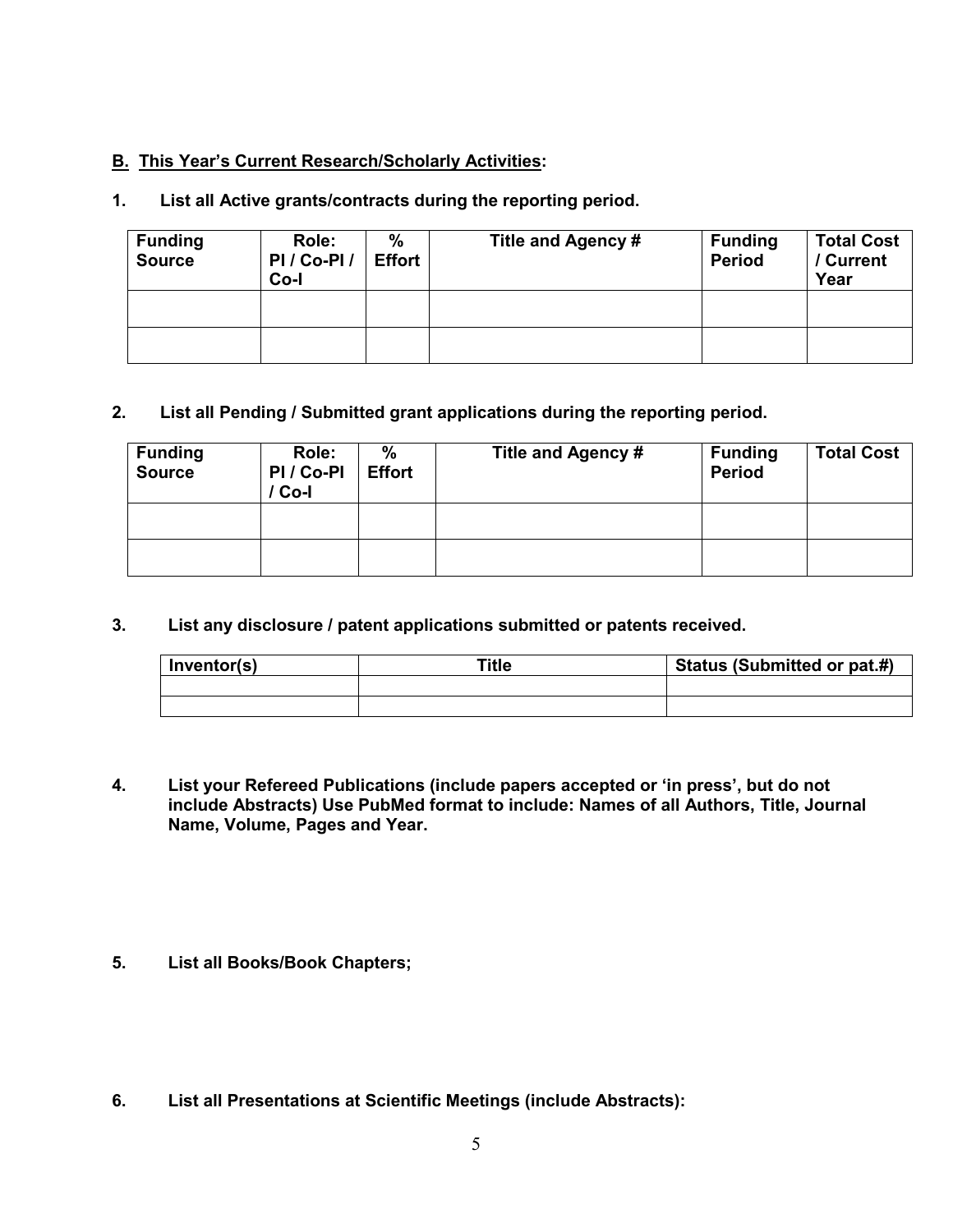**7. List your external invited lectures, visiting professorships, workshops, seminars (Include: Institution, Date(s), Description of the Assignment, Titles)**

#### **8. Other Research / Scholarly Activities (List):**

#### **9. Assessment of This Year's Research / Scholarly Performance:**

| 1. | <b>Active Grants</b>              | $_{\circ}$ 0 | $_{\circ}$ 1 | $\sim$ 2  | $_{\circ}$ 3 | $_{\circ}$ NA |
|----|-----------------------------------|--------------|--------------|-----------|--------------|---------------|
| 2. | <b>Pending / Submitted Grants</b> | $_{\circ}$ 0 | $_{\circ}$ 1 | $\sim$ 2  | $_{\circ}$ 3 | $_{\circ}$ NA |
| 3. | <b>Patents / Disclosures</b>      | $_{\circ}$ 0 | $_{\circ}$ 1 | $\sim$ 2  | $_{\circ}$ 3 | $_{\circ}$ NA |
| 4. | <b>Refereed Publications</b>      | $_{\circ}$ 0 | $_{\circ}$ 1 | $\circ$ 2 | $_{\circ}$ 3 | $_{\circ}$ NA |
| 5. | <b>Books/Book Chapters</b>        | $_{\circ}$ 0 | $_{\circ}$ 1 | $\sim$ 2  | $\circ$ 3    | $_{\circ}$ NA |
| 6. | <b>Presentations at Meetings</b>  | $\alpha$ 0   | $\degree$ 1  | $\sim$ 2  | $_{\circ}$ 3 | $_{\circ}$ NA |
| 7. | <b>External invited lectures</b>  | $\circ$ 0    | $\degree$ 1  | $\sim$ 2  | $_{\circ}$ 3 | $_{\circ}$ NA |
| 8. | <b>Other Research Activities</b>  | $\circ$ 0    | $\degree$ 1  | $\sim$ 2  | $\circ$ 3    | $_{\circ}$ NA |

## **(Note: 0 = Unsatisfactory, 1 = Adequate, 2 = Substantial, 3 = Outstanding)**

| 10. Overall Research/Scholarly Activity |  | $\sigma_0$ 0 $\sigma_1$ $\sigma_2$ $\sigma_3$ $\sigma_1$ $\sigma_2$ $\sigma_3$ |  |
|-----------------------------------------|--|--------------------------------------------------------------------------------|--|
| <b>Assessment:</b>                      |  |                                                                                |  |

#### **11. Comments of Department Chair or Equivalent:**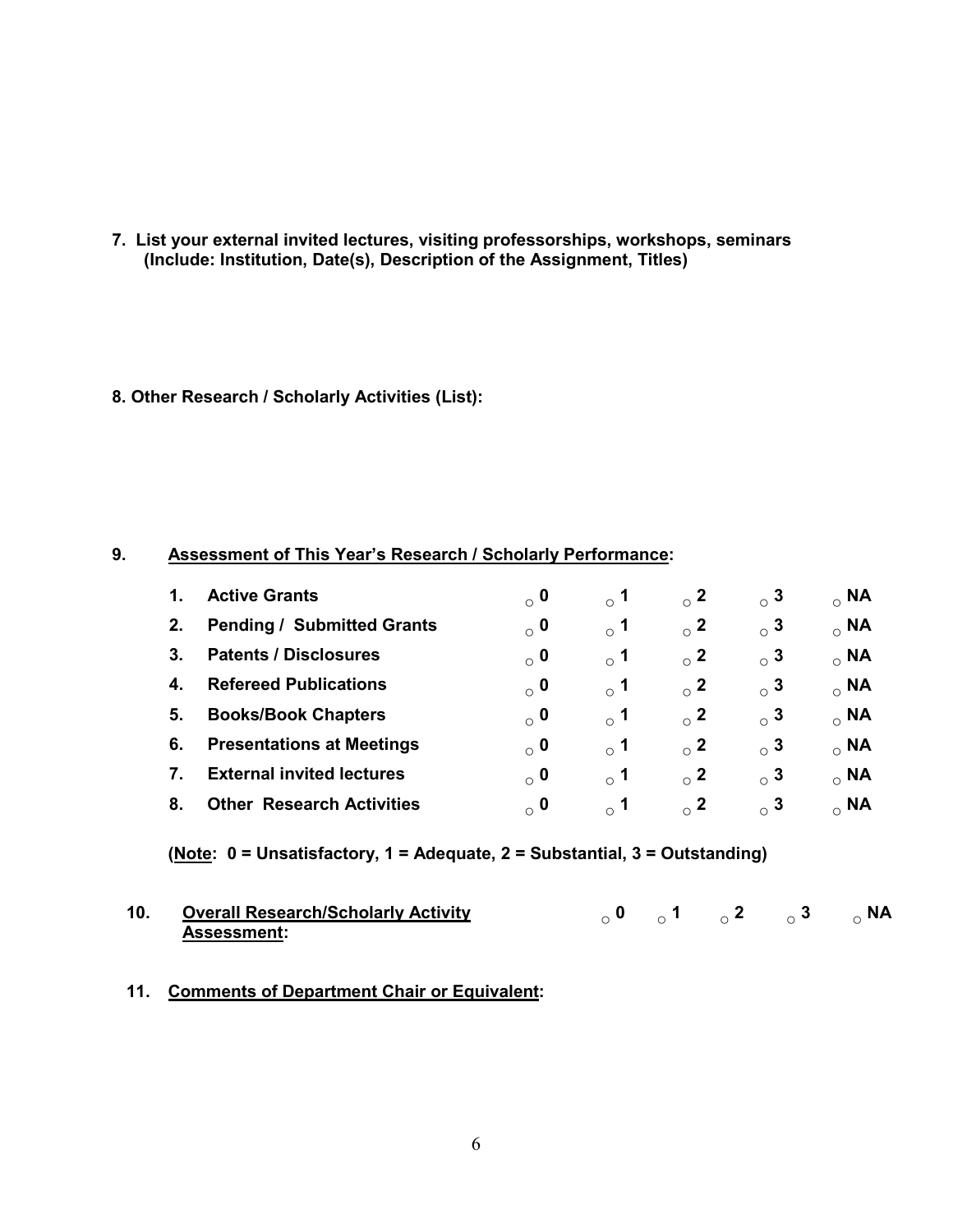## **C. This Year's Current Service / Patient Care Activities:**

#### **1. Departmental / SOM / University**

| <b>Name of the Committee</b> | Role in the<br><b>Committee</b> | <b>Dates of Appointed</b><br>Term |  |  |
|------------------------------|---------------------------------|-----------------------------------|--|--|
|                              |                                 |                                   |  |  |
|                              |                                 |                                   |  |  |

#### **2. Institutional Administrative Activities:**

#### **3. Patient Care:**

- **4. Citizenship and Professionalism** (e.g. attendance at faculty meetings, seminars, grand rounds, integrity, good judgment, and reasonable cooperation with others):
- **5. List all Extramural Professional Service (e.g., grant reviews, membership on grant review panels, manuscript reviews, editorial boards, professional associations, etc.)**
- **6. Other Service related Activities:**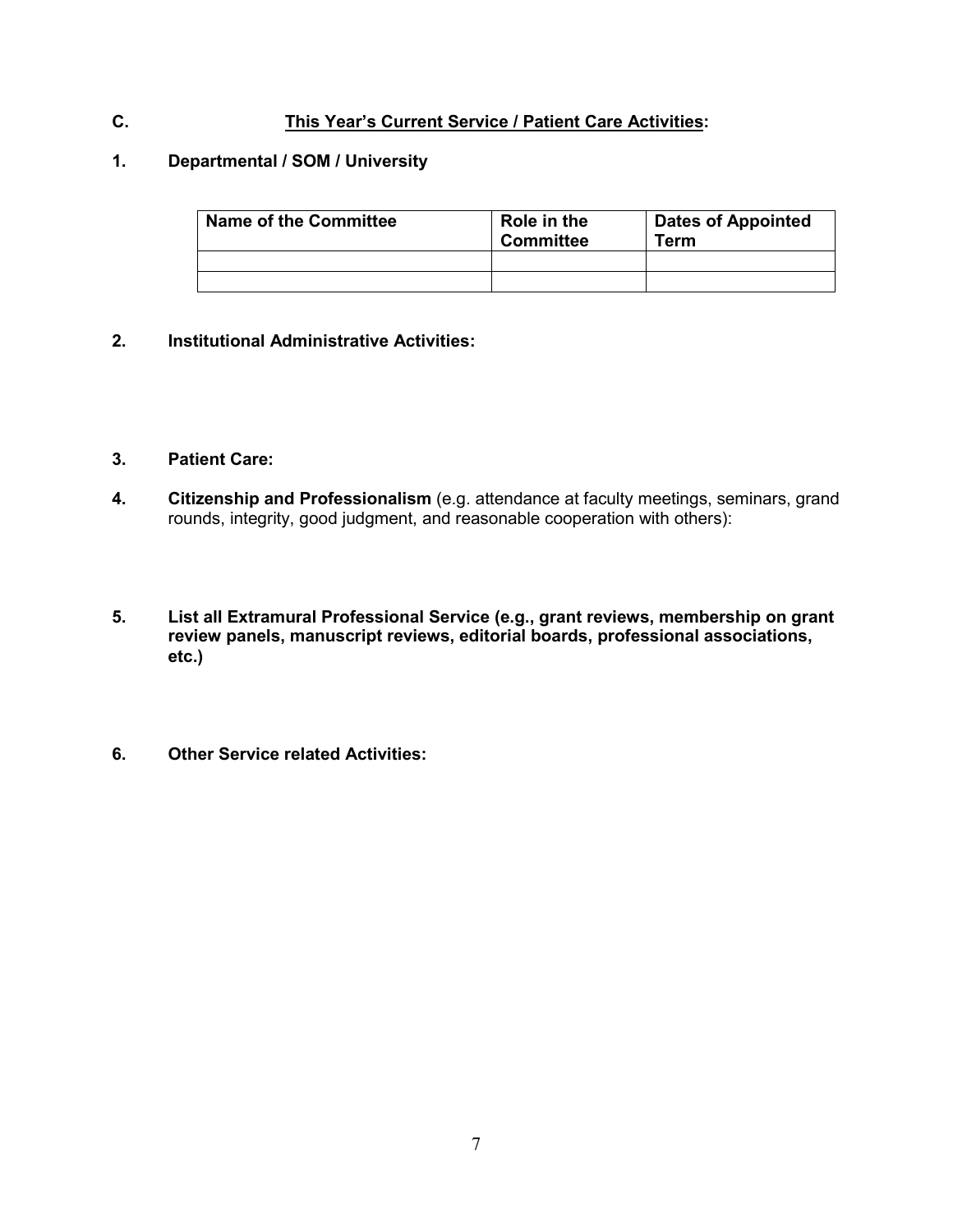# **7 Assessment of This Year's Service / Patient Care Performance:**

| 1. | <b>Committees(Dept. /SOM)</b>                    | $_{\circ}$ 0 | $^{\circ}$ 1          | $\circ$ 2 | $_{\circ}$ 3 | $_{\circ}$ NA |
|----|--------------------------------------------------|--------------|-----------------------|-----------|--------------|---------------|
| 2. | <b>Administrative Activities</b>                 | $_{\circ}$ 0 | $\scriptstyle\circ$ 1 | $\sim$ 2  | $_{\circ}$ 3 | $_{\circ}$ NA |
| 3. | <b>Patient Care</b>                              | $_{\circ}$ 0 | $\scriptstyle\circ$ 1 | $\circ$ 2 | $_{\circ}$ 3 | $_{\circ}$ NA |
|    | <b>Citizenship</b>                               | $_{\circ}$ 0 | $\circ$ 1             | $\sim$ 2  | $_{\circ}$ 3 | $_{\circ}$ NA |
| 5. | <b>Extramural Professional</b><br><b>Service</b> | $\alpha$ 0   | $\sim$ 1              | $\sim$ 2  | $\circ$ 3    | $_{\circ}$ NA |
| 6. | <b>Other Service Activities</b>                  | $\alpha$ 0   |                       | $\sim$ 2  | $\circ$ 3    | <b>NA</b>     |

**(Note: 0 = Unsatisfactory, 1 = Adequate, 2 = Substantial, 3 = Outstanding)**

| 8. Overall Service/Patient Care Assessment: $\qquad \qquad \circ$ 0 $\qquad \qquad \circ$ 1 $\qquad \circ$ 2 $\qquad \circ$ 3 $\qquad \circ$ NA |  |  |  |  |  |
|-------------------------------------------------------------------------------------------------------------------------------------------------|--|--|--|--|--|
|-------------------------------------------------------------------------------------------------------------------------------------------------|--|--|--|--|--|

# **9. Comments of Department Chair or Equivalent:**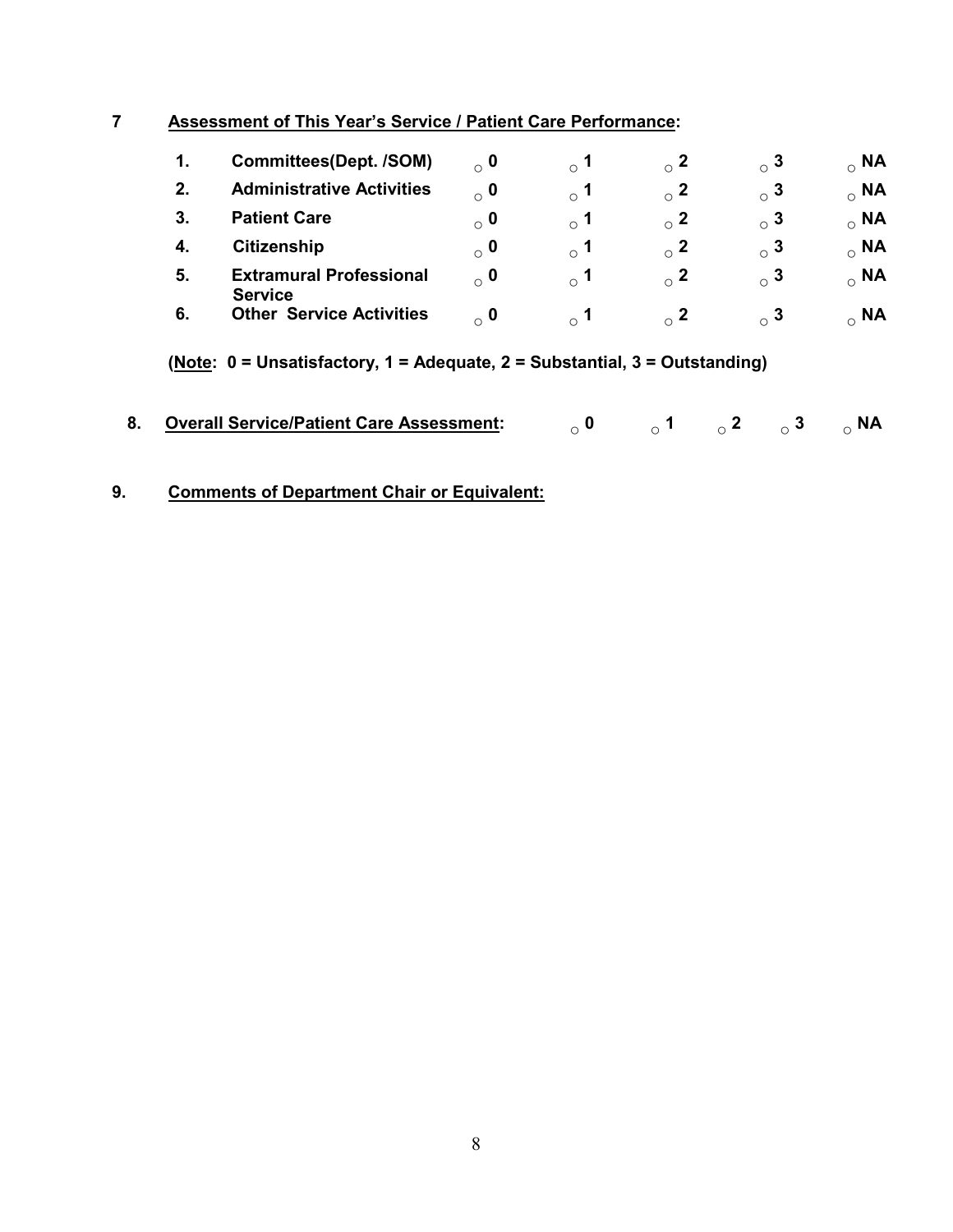## **Summary**

# **A. Summary Weighted Assessment of This Year's Performance:**

|                                    | % Effort x | <b>Overall</b><br><b>Assessment</b><br>$(0-3)$ |  |
|------------------------------------|------------|------------------------------------------------|--|
| <b>Teaching</b>                    |            |                                                |  |
| <b>Research/Scholarly Activity</b> |            |                                                |  |
| <b>Service/Patient Care</b>        |            |                                                |  |
| <b>TOTAL SCORE</b>                 |            |                                                |  |

**B. Summary Assessment of This Year's Performance: ○ 0 ○ 1 ○ 2 ○ 3 (Note: 0=Unsatisfactory, 1=Adequate, 2=Substantial, 3=Outstanding)**

**C. Summary Comments of Department Chair or Equivalent:**

**D. Faculty Member's Comments:**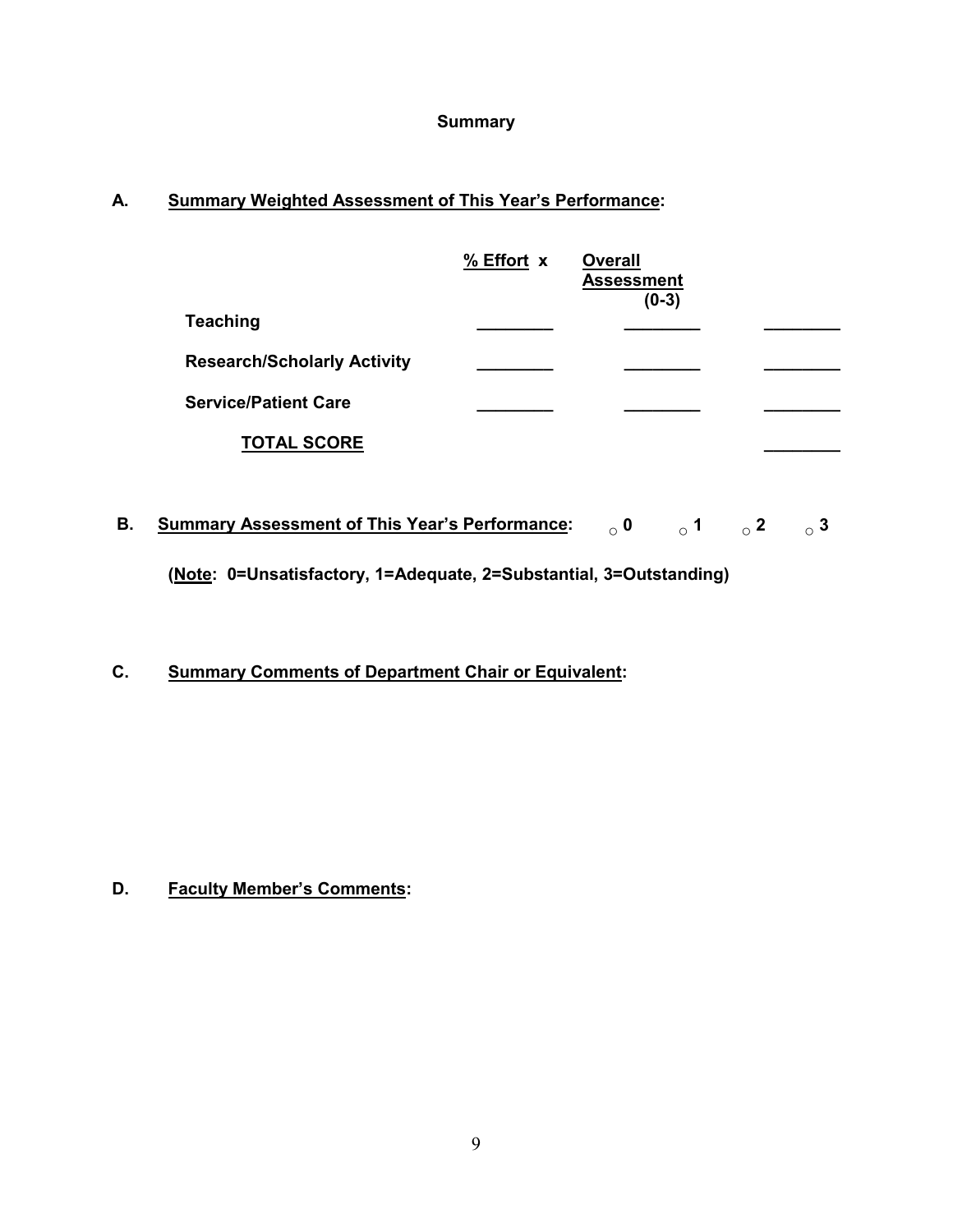#### **EVALUATION:**

| <b>Faculty Member</b>                 | <b>Date</b> |
|---------------------------------------|-------------|
| <b>Department Chair or Equivalent</b> | <b>Date</b> |
| <b>Dean or Designee</b>               | <b>Date</b> |

**(Signature by the faculty member does not necessarily mean he/she agrees with the evaluation. The faculty member may append to this document a brief comment on the Evaluator's evaluation.)**

**Approved by the Provost on Feb 2008.**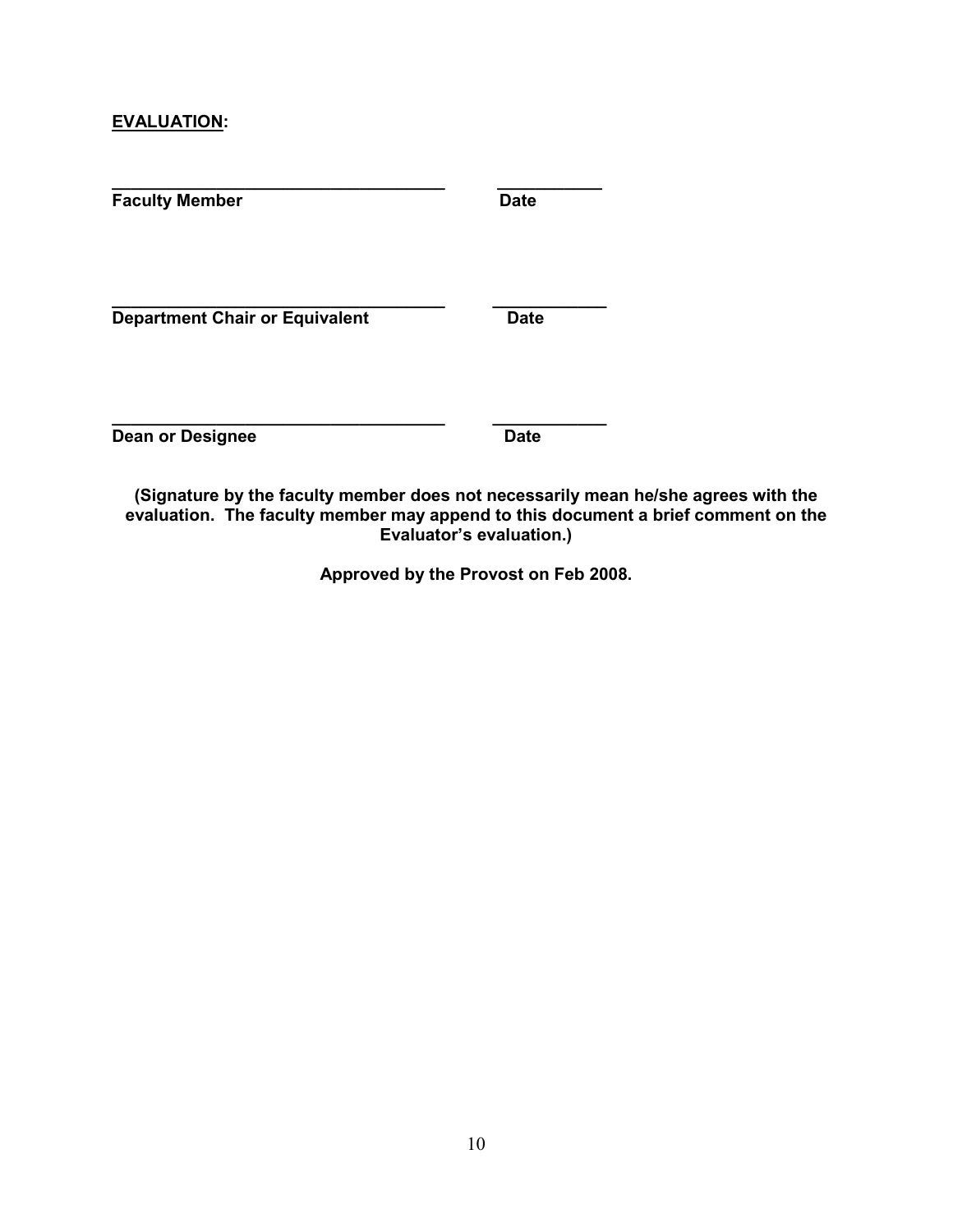#### **University of South Carolina School of Medicine Annual Faculty Planning Document**

| <b>Calendar Year:</b>  |                                              |      |
|------------------------|----------------------------------------------|------|
| <b>Faculty Member:</b> |                                              |      |
| <b>Tenure Status:</b>  | the control of the control of the control of |      |
| Rank:                  |                                              |      |
| Department:            |                                              |      |
| <b>Percent Effort:</b> |                                              |      |
|                        | <b>Teaching</b>                              |      |
|                        | <b>Research/Scholarly Activity</b>           |      |
|                        | <b>Service/Patient Care</b>                  |      |
|                        | <b>TOTAL</b>                                 | 100% |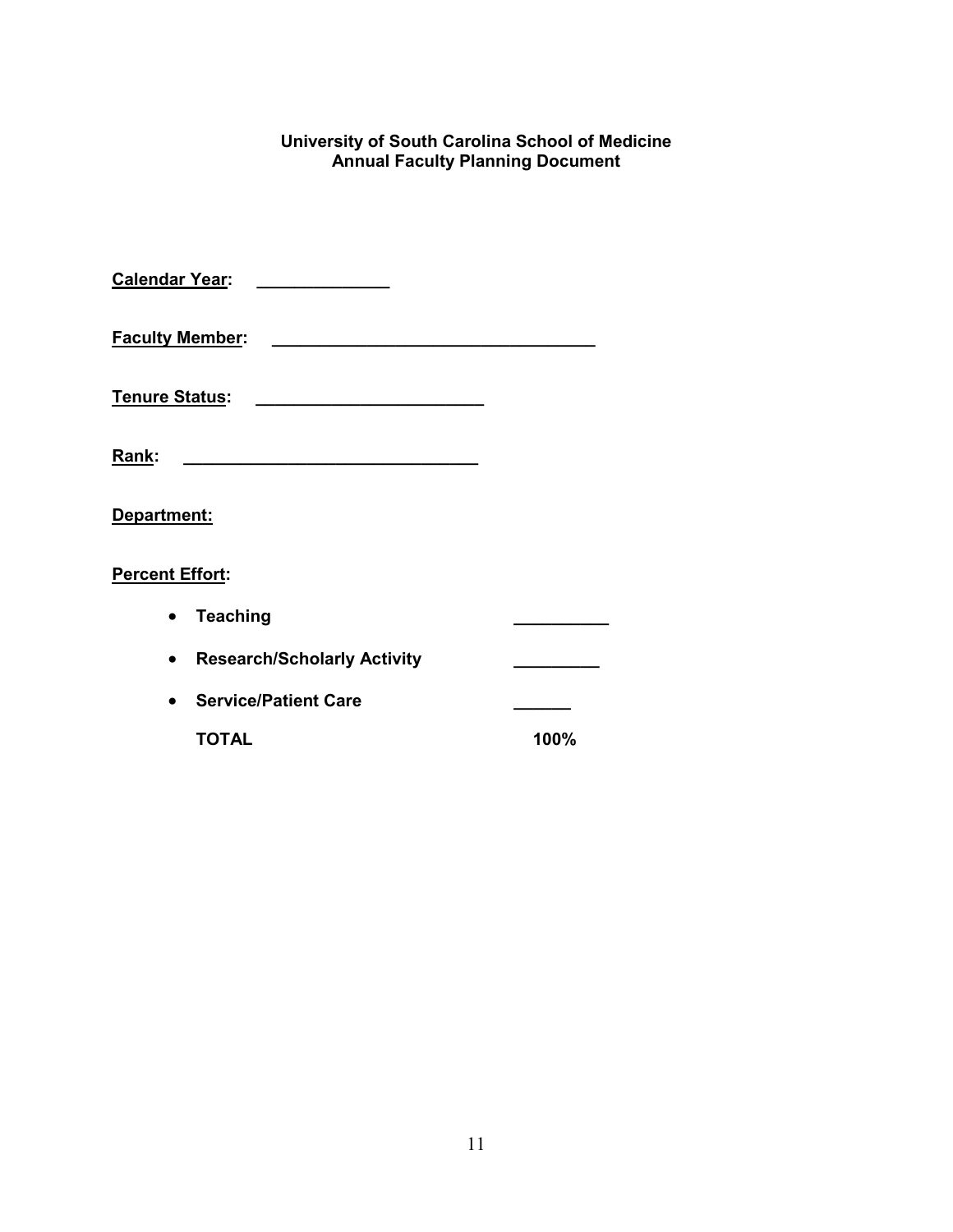# **Planning Document**

#### **1. Teaching:**

**a) List any changes in your teaching load for the coming year.**

**b) List any new graduate students / post doctoral fellows / Residents / Junior faculty / other students that you plan to mentor.**

#### **2. Research:**

**a) Describe plans for submission of new grants / contracts/ proposals.**

**b) Estimated number of publications.**

**c) Any other significant research activity planned.**

- **3. Service:**
	- **a) Describe any new committee assignments Dept. / SOM / University**

**b) Service on any new review panels, study sections, editorial boards, elected offices etc.**